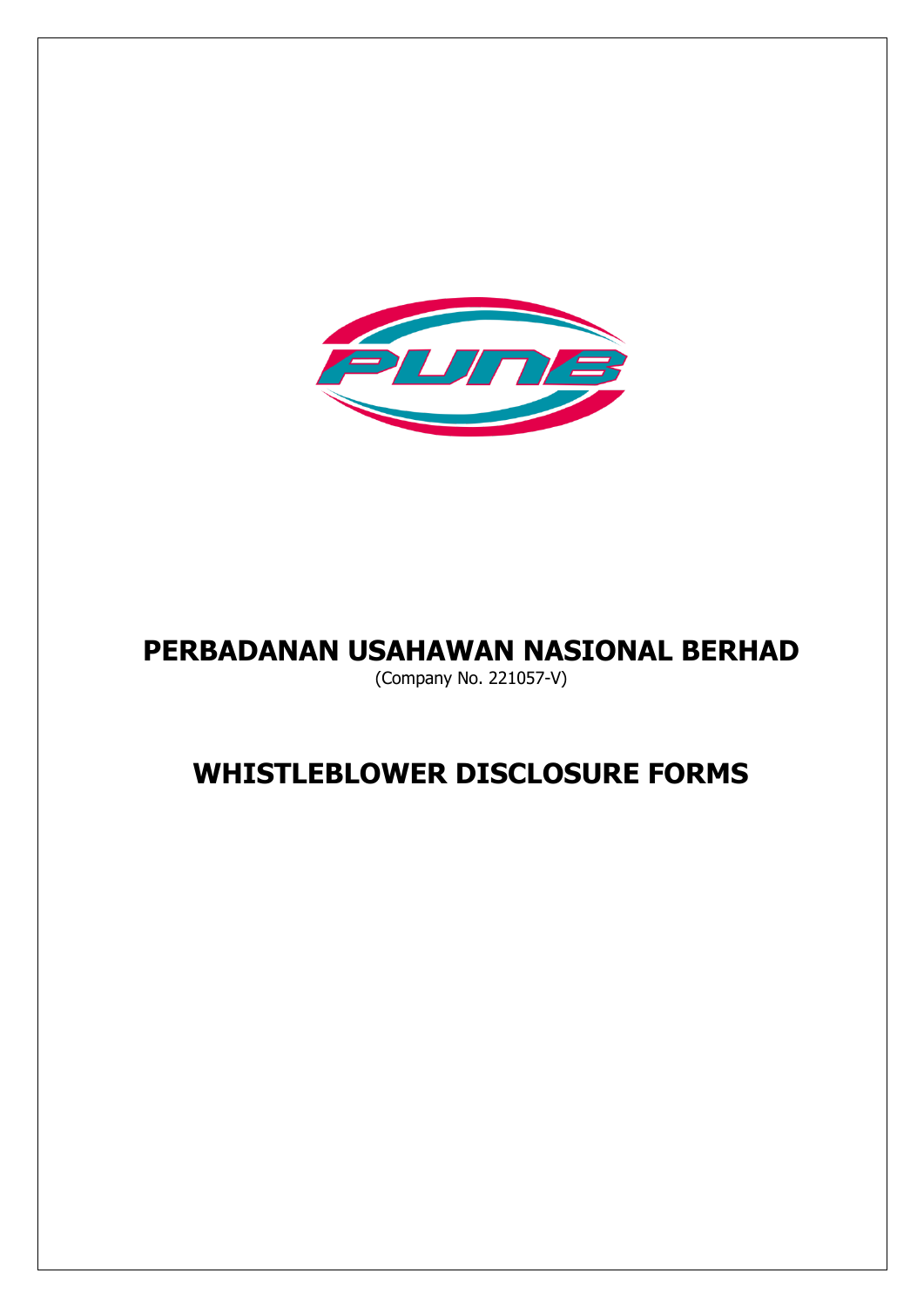

#### **FORM A**

# **COMPLAINT OF IMPROPER CONDUCT**

## **A PARTICULARS OF WHISTLEBLOWER**

Please note that a complaint made anonymous may not be processed or investigated unless the concern/allegation made is of sufficiently serious nature as determined by the Whistleblowing Committee ('WBC').

"Improper Conduct" means any unethical behaviour, malpractice, illegal act or any other wrongful or improper conduct within the Company, which if proven, constitutes a disciplinary offence or a criminal offence.

| 1. | Name                         |         |         |
|----|------------------------------|---------|---------|
| 2. | NRIC No.                     |         |         |
| 3. | Employee No. (if applicable) |         |         |
| 4. | Position (if applicable)     |         |         |
| 5. | Department (if applicable)   |         |         |
| 6. | Correspondence Address       |         |         |
| 7. | Telephone No.                | $H/P$ : | Office: |
| 8. | Email Address (if any)       |         |         |

# **B PARTICULARS OF THE COMPLAINT**

| 1. | Name of the person(s)<br>complained of committing<br>the Improper Conduct                                   |                                                                                          |        |           |  |
|----|-------------------------------------------------------------------------------------------------------------|------------------------------------------------------------------------------------------|--------|-----------|--|
|    | Position (if known)                                                                                         |                                                                                          |        |           |  |
|    | Department (if known)                                                                                       |                                                                                          |        |           |  |
|    | Relationship between<br>Whistleblower and the<br>person complained of<br>committing the Improper<br>Conduct |                                                                                          |        |           |  |
| 2. | Are you personally affected<br>by the Improper Conduct?                                                     | <b>YES</b>                                                                               |        | <b>NO</b> |  |
|    |                                                                                                             | If $NO$ , please state the particulars of person(s)<br>affected by the Improper Conduct. |        |           |  |
|    |                                                                                                             | Name of the<br>affected by the Improper<br>Conduct (if known)                            | person |           |  |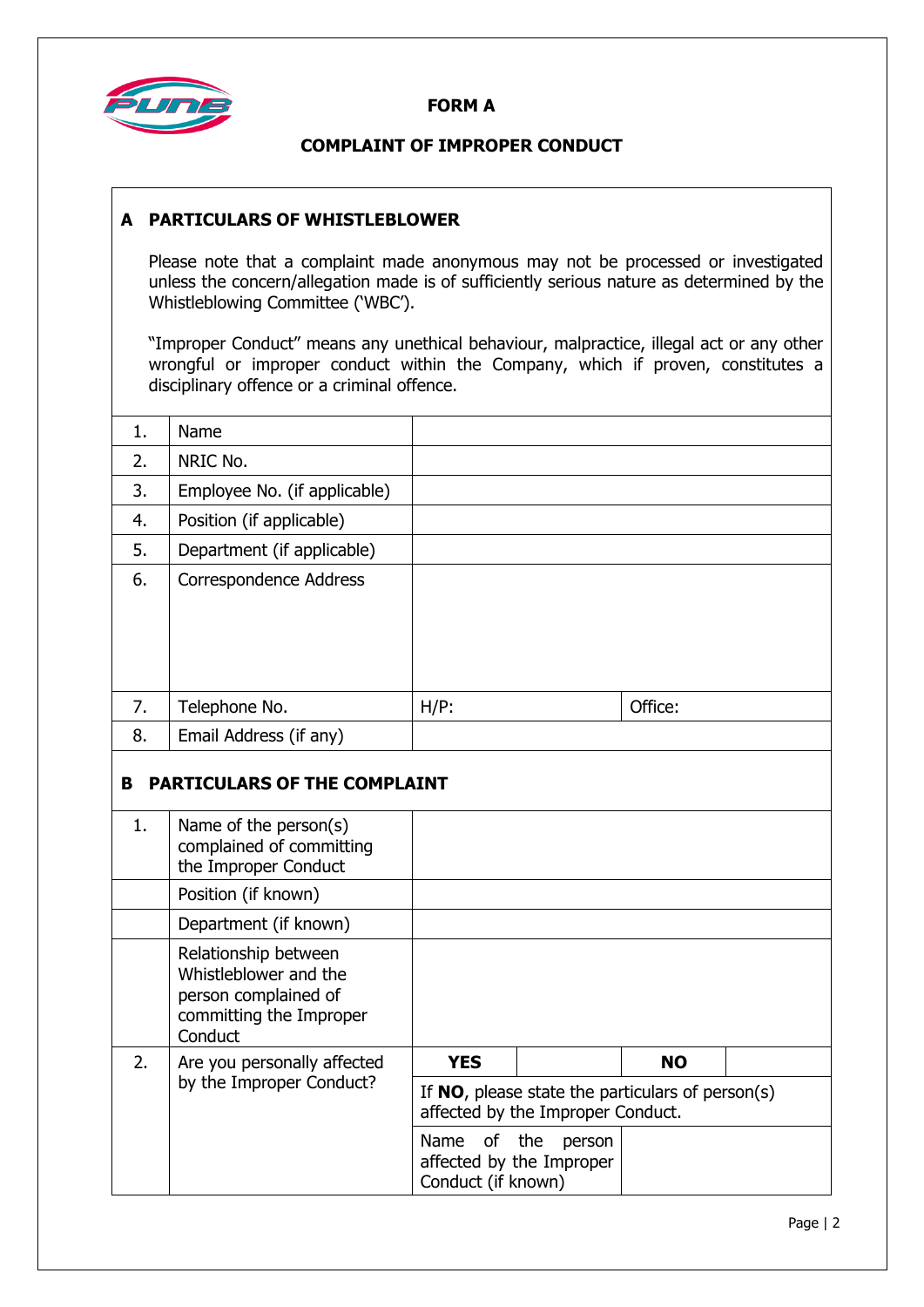

#### **FORM A**

# **COMPLAINT OF IMPROPER CONDUCT**

|    |                                                                                                                                                                    | Position (if applicable)                                                                     |                |  |  |
|----|--------------------------------------------------------------------------------------------------------------------------------------------------------------------|----------------------------------------------------------------------------------------------|----------------|--|--|
|    |                                                                                                                                                                    | Department (if applicable)                                                                   |                |  |  |
|    |                                                                                                                                                                    | Relationship<br>Whistleblower<br>and<br>person(s) affected by the<br><b>Improper Conduct</b> | between<br>the |  |  |
| 3. | Particulars of Improper<br>Conduct                                                                                                                                 | Date:                                                                                        |                |  |  |
|    |                                                                                                                                                                    | Time:                                                                                        |                |  |  |
|    |                                                                                                                                                                    | Place:                                                                                       |                |  |  |
|    |                                                                                                                                                                    | Particulars:                                                                                 |                |  |  |
|    |                                                                                                                                                                    |                                                                                              |                |  |  |
|    |                                                                                                                                                                    |                                                                                              |                |  |  |
|    |                                                                                                                                                                    |                                                                                              |                |  |  |
| 4. | Have you previously made a<br>Complaint of the Improper<br>Conduct to any internal or<br>external party or the<br>authorities?                                     | <b>YES</b>                                                                                   | <b>NO</b>      |  |  |
|    |                                                                                                                                                                    | If YES, please provide the following particulars.                                            |                |  |  |
|    |                                                                                                                                                                    | Complaint/File Reference<br>No. (if known)                                                   |                |  |  |
|    |                                                                                                                                                                    | Name of party or<br>authority receiving the<br>Complaint                                     |                |  |  |
|    |                                                                                                                                                                    | Position (if applicable)                                                                     |                |  |  |
|    |                                                                                                                                                                    | Department (if applicable)                                                                   |                |  |  |
|    |                                                                                                                                                                    | Date the Complaint<br>was made                                                               |                |  |  |
|    |                                                                                                                                                                    | Status of the Complaint                                                                      |                |  |  |
| C  | <b>DECLARATION</b>                                                                                                                                                 |                                                                                              |                |  |  |
| 1. | I hereby declare that all the information provided in this Form is true and accurate.                                                                              |                                                                                              |                |  |  |
| 2. | I fully understand that by signing this Form, I will be entitled to whistleblower<br>protection from the Company as set out in the Company's Whistleblower Policy. |                                                                                              |                |  |  |

3. I fully understand that in the event I have made this Complaint maliciously or in bad faith, the whistleblower protection contained in the Company's Whistleblower Policy will no longer be applicable to me and I may be subject to disciplinary or legal proceedings by the Company.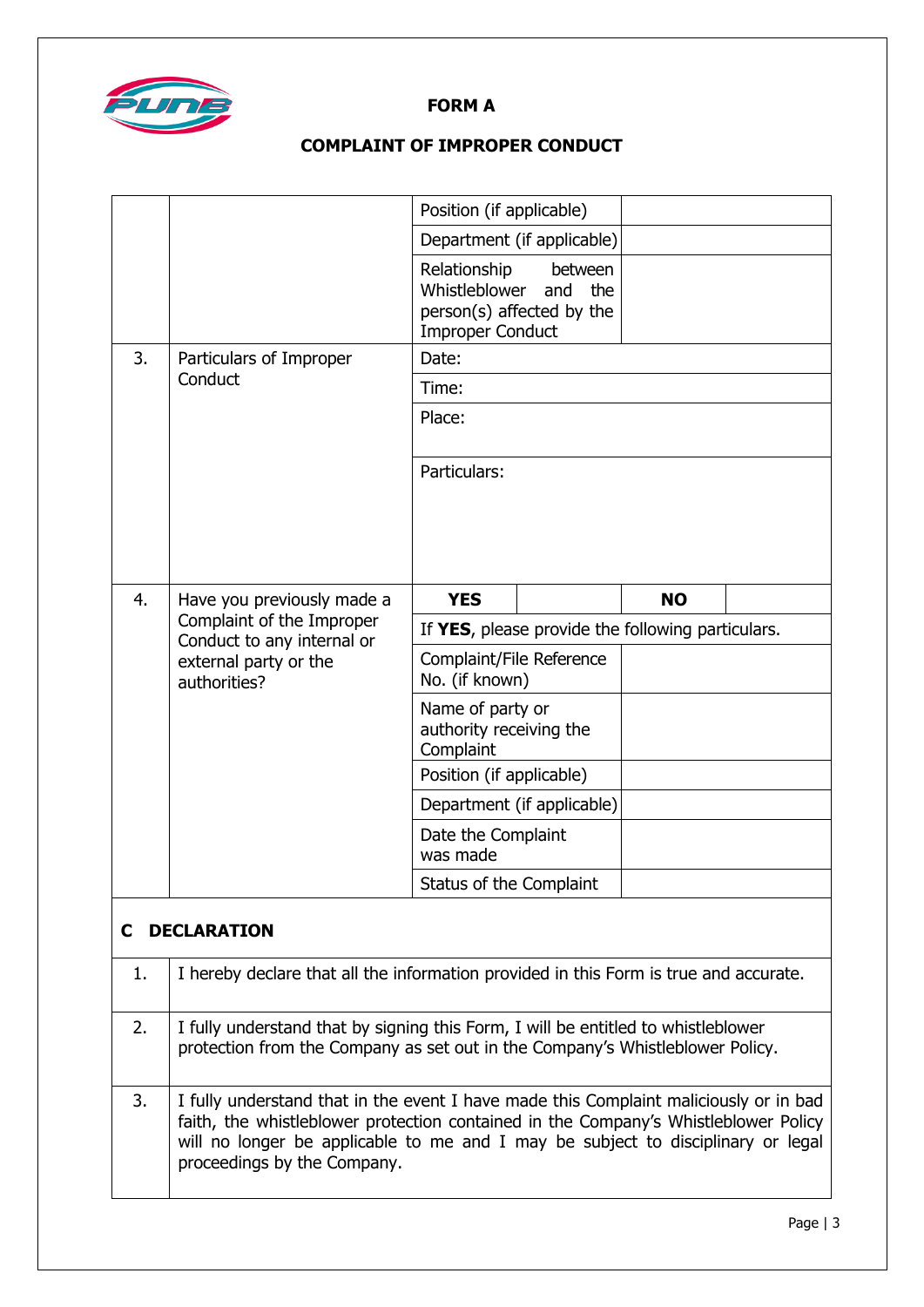

## **FORM A**

## **COMPLAINT OF IMPROPER CONDUCT**

| Signature: |  |  |  |
|------------|--|--|--|
| Name:      |  |  |  |
| Date:      |  |  |  |

#### **Note:**

- (a) Please attach supporting documents, if any.
- (b) If the spaces provided in this Form are not sufficient, please use a separate blank sheet.
- (c) Please submit the completed Form in a **SEALED** envelope and marked "**SECRET**" on the right-hand corner of the sealed envelope.
- (d) Please address the envelope to the following address**:**

**The Secretariat of the Whistleblowing Committee (WBC)** Perbadanan Usahawan Nasional Berhad (PUNB) 13<sup>th</sup> Floor, Block 1B, Plaza Sentral Jalan Stesen Sentral 5, Kuala Lumpur Sentral 50470 Kuala Lumpur

| For Secretariat's Use |  |  |
|-----------------------|--|--|
| File Reference No.    |  |  |
| Received By           |  |  |
| Date                  |  |  |